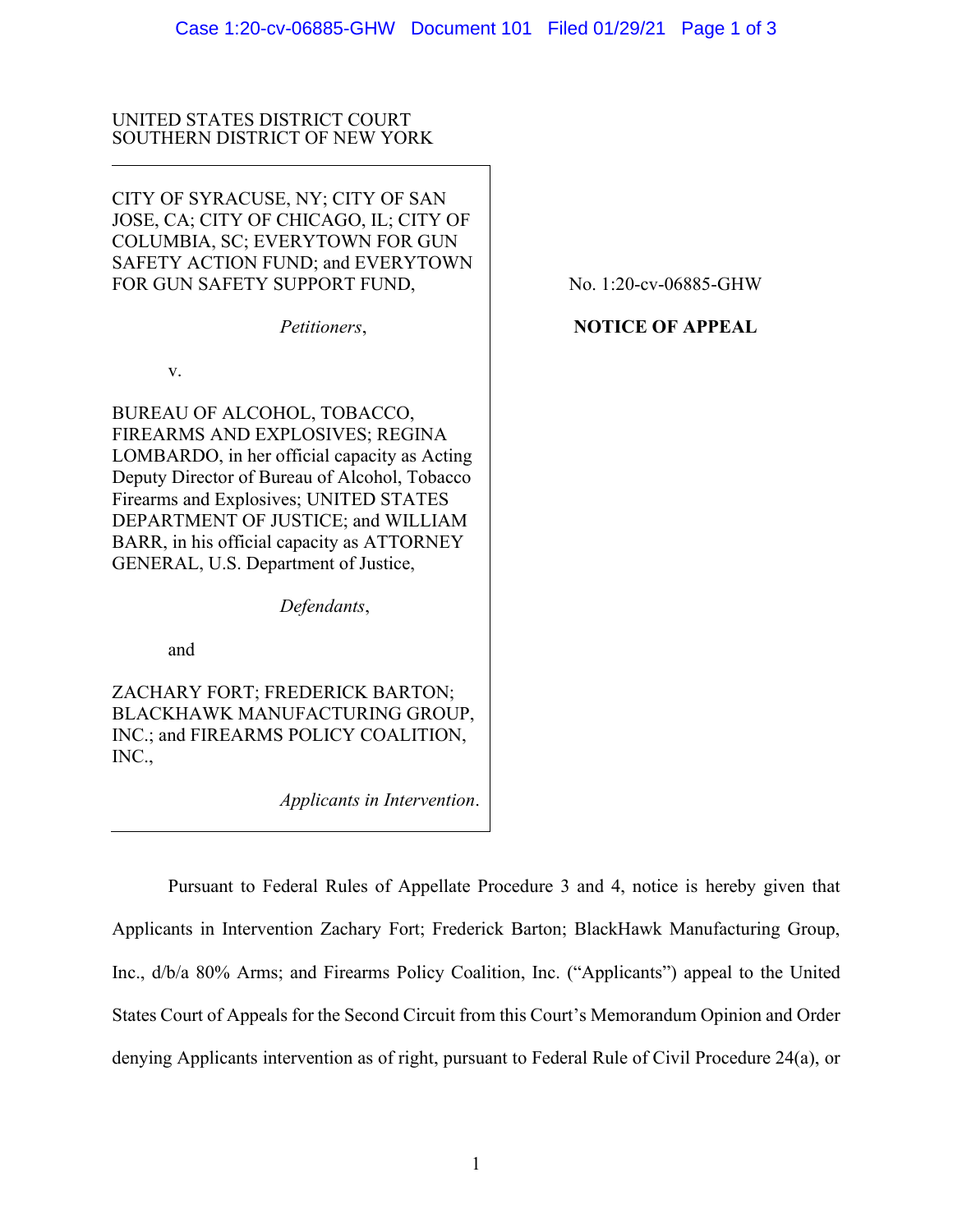#### Case 1:20-cv-06885-GHW Document 101 Filed 01/29/21 Page 2 of 3

in the alternative, permissive intervention, pursuant to Federal Rule of Civil Procedure 24(b) in

the above-captioned matter, dated and entered January 2, 2021. ECF No. 83.

DATED this 29th day of January 2021.

Respectfully Submitted,

*/s/ Cody J. Wisniewski*

Cody J. Wisniewski\* \*Admitted *Pro Hac Vice* David C. McDonald MOUNTAIN STATES LEGAL FOUNDATION 2596 South Lewis Way Lakewood, Colorado 80227 (303) 292-2021 cody@mslegal.org dmcdonald@mslegal.org

David D. Jensen DAVID JENSEN PLLC 33 Henry Street Beacon, New York 12508 (212) 380-6615 david@djensenpllc.com

*Attorneys for Applicants in Intervention*